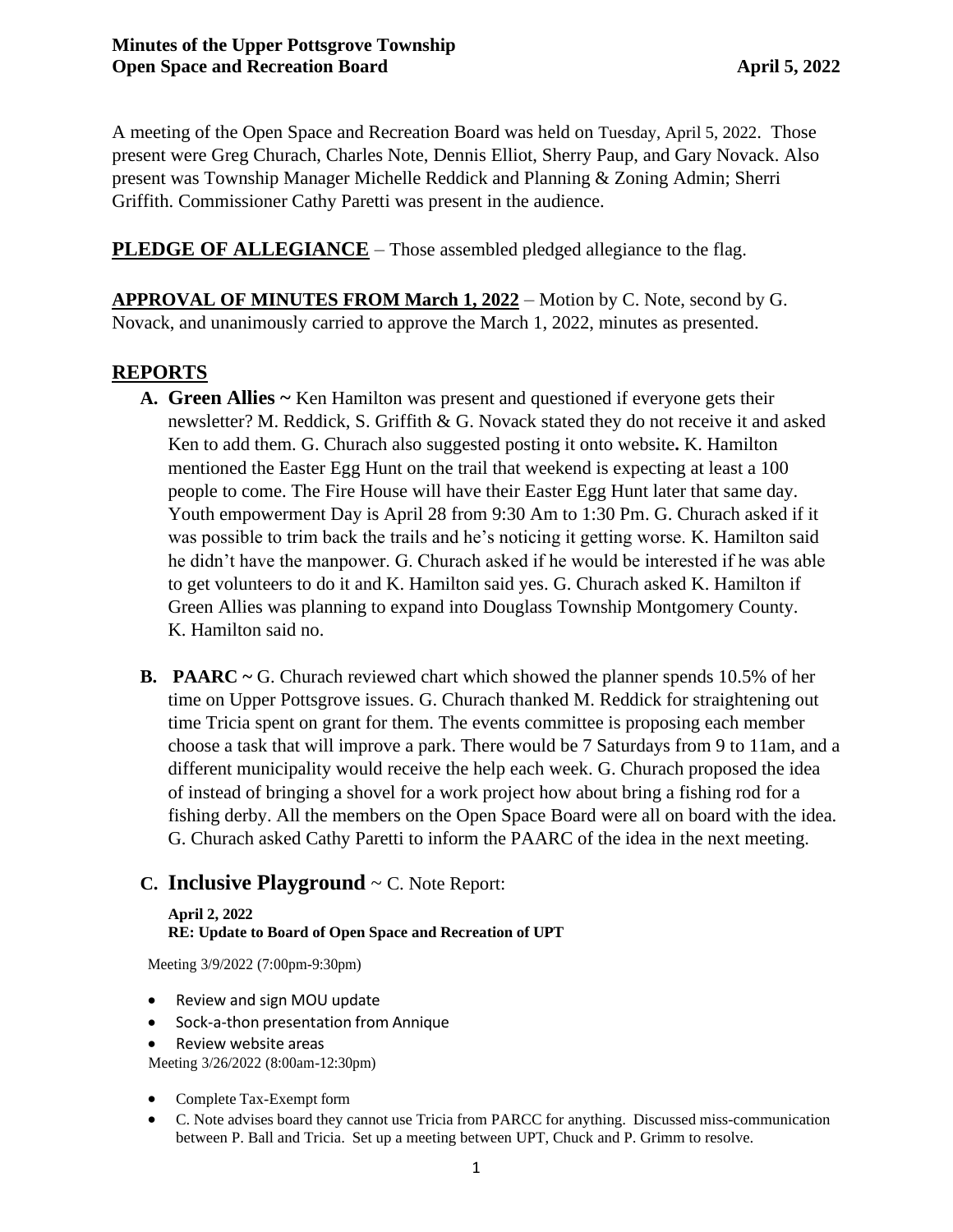#### **Minutes of the Upper Pottsgrove Township Open Space and Recreation Board April 5, 2022**

- Discussed Roles and Responsibilities for committee members.
- Conference call  $3/30/2022 11:00$ am
- Michelle advised a cease and desist order from UPT on using Tricia from PARCC
- All agreed that Michelle would ask Tricia on her own time to complete PAHWF grant application
- April 1<sup>st</sup> -PAHWF Grant submitted (\$22,000.00 for CMC)
- Action to UPT-Open Space and Recreation
- Please accept our deepest apologies on the miscommunications between the AG board, UPT and Tricia McCloskey.

#### **Upcoming Target Dates**

- Spring 2022 Payment to CMC for engineering and design, Sign installation
- Fall 2022 First revision of plans presented to UPT for feedback

#### **Next Meeting: April 13, 2022 @ 7:00**

### **NEW BUSINESS**

**A. Discuss Proposal to plant soybeans at Prout Farm:** Arlen Moser would like to use Prout Farm to plant soybeans & would like to use it for free for the first year to see how it goes. He uses herbicide  $&$  fertilizer and is requested to stay 150' from Green Allies organic farm. K. Hamilton expresses concern that he stays far away. The OS&R Board is in agreement to allow.

#### **B. Provided detailed list to PW of repairs needed:**

**Fox Hill Park**  $\sim$  DUE 4/1  $\sim$  Remove fallen trees. Volunteers will pick up small sticks. **Sunset Pond** ~ DUE 4/8 ~ Notify TWP Manager 1 day before starting work. Remove logs in pond. Chip all brush if possible. Cut leaning trees that could fall into the pond. Add modified stone at benches. Relocate "Catch and Release" sign from parking area to Sussell Pond.

**Kulp** Field  $\sim$  DUE 4/15  $\sim$  Repair post, landing, & floorboard at press box, repair opening to dugout. Cut wood flush and fill jambs with mortar, remove old cement blocks, remove abandoned cement mixer, repair bleacher, repair vinyl coated fence, repair gate at dugout entrance, patch hole in dugout ceiling. Add stone in area between dugouts.

**Cherry Tree Playground ~** DUE 4/22 **~** Replace 6 x 6 ties on high side and add another course on top. Remove old sod. Cut and remove 2 dead trees. Mulch installation here and at other locations to follow by volunteers.

**C. Discuss acceptance of bench donated by Lion's Club:** Trex Lumber is donating a bench to us from recyclable material. OS&R Board went over colors they can pick from and decided on rainforest canopy.

### **OLD BUSINESS**

**A. Status on Gilbertsville Rd Trail Crossing:** S. Griffith stated she spoke to the PennDOT rep and was told to work on getting the actual crosswalk replaced and in order before trying to get permit to do the lighting. The rep also suggested to meet onsite with our engineer to go over what we need to do to move forward with this project.